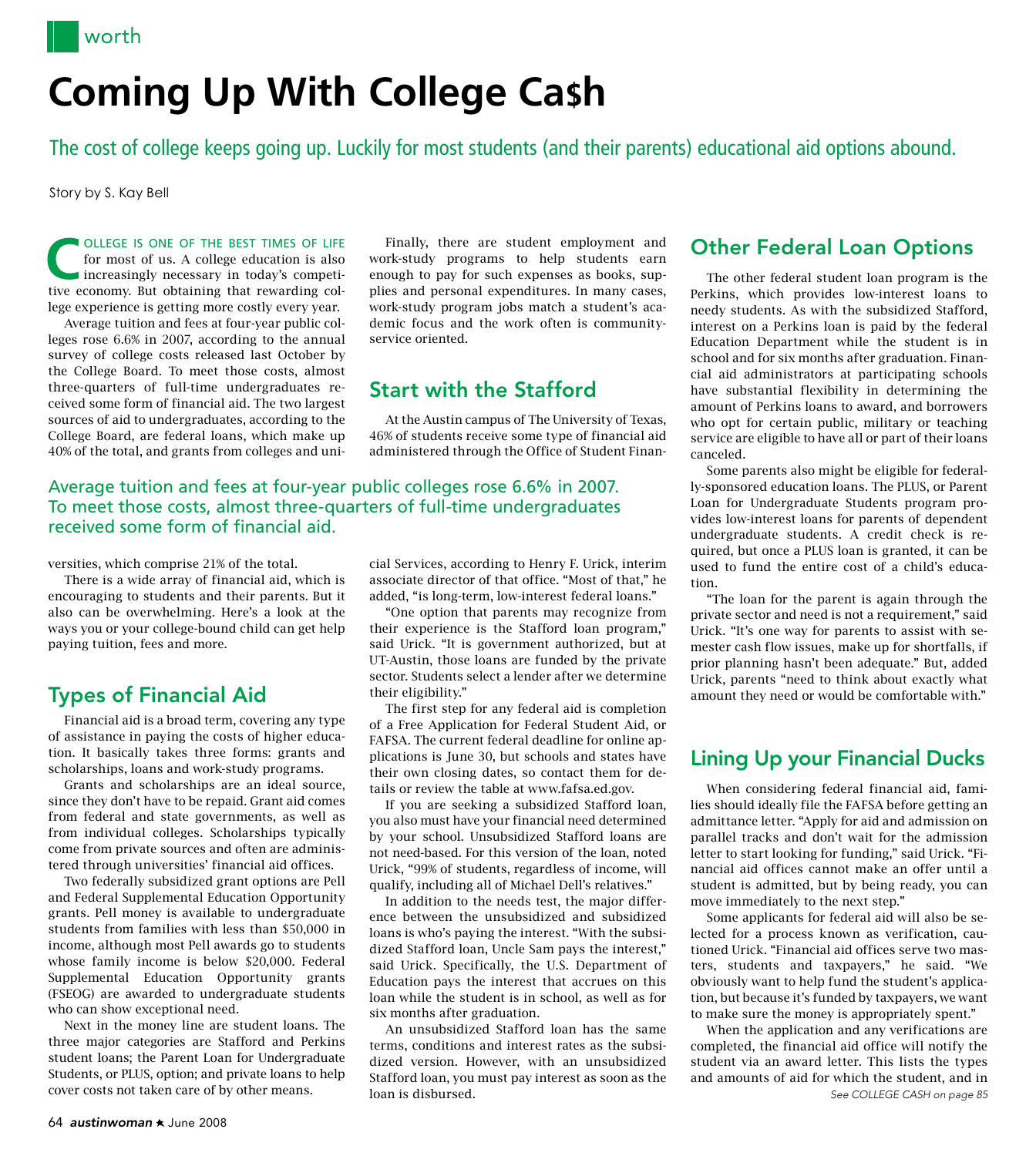who was interviewing whom! When I had finished, she replied, "I'm going to give you some moisture – not oil – but moisture. And you just relax and let me take care of you for a change."

I'm always amazed when life gives me just what I need without me even asking for it (or really knowing that I need it. Venus DeMarco gave me a fabulous facial! Her total focus was to nourish my skin and replenish my soul. For an hour-and-a-half I was cleansed, steamed, rubbed and nurtured. I rested (okay, snoozed and hopefully didn't snore!) and came away refreshed. The Phytomer products she used (seawater and seaweedbased) provided much needed moisture to my face and she provided a sample moisturizer that has enabled me to begin the process of rehydrating my skin.) I'm convinced that it's this approach coupled with her years of experience that garnered DeMarco the CitySearch Award for Best Facial in 2007-2008. As for the stress – Venus is an aesthetician (not a magician) and that I'll have to manage myself!

There are so many salons and spas one can go to here in Austin for skin care. You can go for the truly high-end experience, including massages, manicures and pedicures. You can go to a dermatologist and take a very medical approach to your skin care. But if you really want to learn how your skin is reacting to the world around you and within you, what you can do to improve your skin – from stress reduction and nutrition, to what to put on your skin on a warm, windy day, and how to keep it looking healthy and younger longer, I recommend Venus DeMarco Clinical Skin Care. This hidden gem may not be the biggest salon but as I left, I thought to myself, "I'd like to be like Venus one day – comfortable in (and with) my own skin."  $\star$ 

#### MORE INFO

**Venus DeMarco Clinical Skin Care 4101 Medical Pkwy., Ste. 113 512.626.6141, By appointment www.venusdemarco.com**

*breast cancer* from page 44

Senseney admits that she's not the same. She gained a considerable amount of weight from the steroids she took along with chemotherapy. She tires easily and her fingertips are numb and feel like there are little beads within them. She's lost a lot of

manual dexterity, often drops things and has considerable difficulty doing her favorite thing – needlepoint. But she fights on. She developed lymphedema (swelling) in her right arm immediately after her mastectomy that resolved following treatment. However, the edema returned in January of this year and now seems permanent. She struggles with additional fluid in her body and most specifically has difficulty breathing as a result. Yet she goes on.

"I don't know how long I have, but I am alive. I have much to live for and I just celebrated my 73rd birthday."

Sensensey says that she would not have made it through this battle without the support and prayers of her family and friends.

"My daughter Charlotte was with me every step of the way. Whatever I needed she got for me. She's also a massage therapist, so every time she comes to visit, she gives me a massage. It's just wonderful."

"I also have the most wonderful friends. When they learned that I had the cancer, they all set about praying for me. I swear that I had every type of denomination calling on God on my behalf. And as a result of their prayers, I felt as though someone really was holding me in their hands through all of this. I have been blessed more than I can say."

Senseney is very willing to share her story to make other women aware of inflammatory breast cancer. She is quick to tell women,

"Look at your breasts. If you see something funny, get a mammogram. If you have pain or feel lumps, it may be cancer and you have to get checked. Look, five years ago, I may have died from inflammatory breast cancer. But with the new treatments, for now, I'm a survivor."  $\star$ 

some cases, the parents, can apply: grants, scholarships, employment opportunities and loans. *College Cash* from page 64

# More Help Needed

Students and parents always want to exhaust federal loan options first, but Uncle Sam's assistance rarely is enough. In these cases, students and families can turn to private student *See WORTH on page 86*

"I was under the care of another hormone doctor, but hit a wall four months into treatment. Dr. Roby's hormone protocol, unique only to him, was the missing link."



If you suffer from unwanted weight gain, fatigue, loss of short-term memory or diminished sex drive, you may be experiencing hormone imbalance due to aging.

However, there is hope to regain your vitality, naturally-a physician-prescribed and managed bio-identical hormone replacement program-the cornerstone to optimal health. At the Roby Institute we prescribe bio-identical hormones in a fashion that matches each patients prior hormonal needs. Additionally, we ensure your wellness by monitoring blood tests, diet, exercise and stress-levels, to provide you with a clear roadmap to a healthy and vital you.

Call us today at 512-338-4336 to learn more about our bio-identical hormone replacement programs and wellness guarantee.



Advanced Treatments for Healthy Living

Russell Roby, M.D. | Gary Albertson, D.O.

512.338.4336 | 4407 BEE CAVE ROAD, SUITE 122 | www.RobyInstitute.com



We are a full-service film and video company currently celebrating our 25th year of business.

Please consider us when you need professional film and video services, post-production editing, excellent creative writing, and duplication.

Visit us on-line today to see our work.